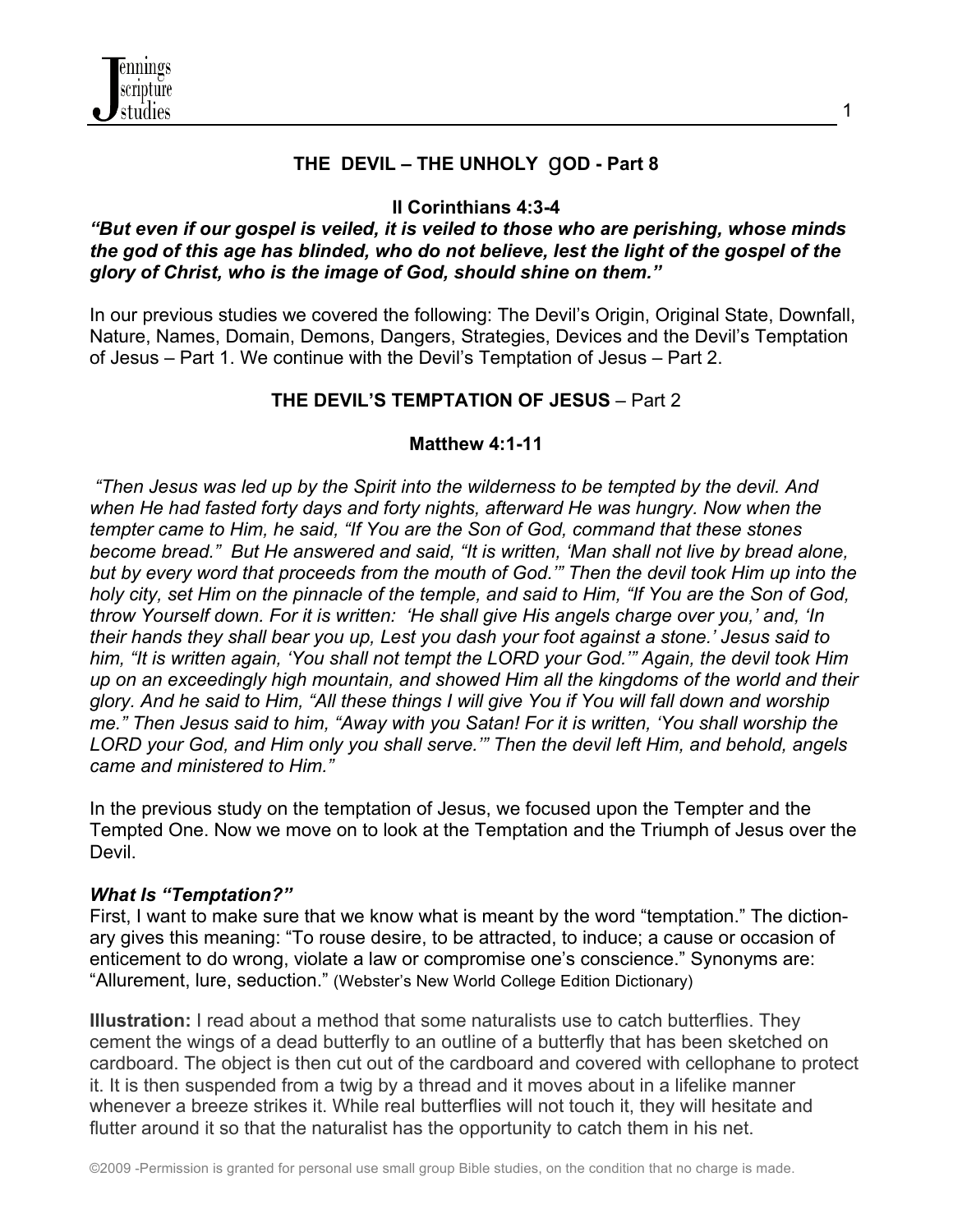God's people also make the mistake of fluttering around some temptation of the world and consequently get caught in the Devil's net! God's Word tells us to *"Abstain from all appearance of evil."* (I Thess. 5:22) And, *"Flee youthful lusts."* (2 Timothy 2:22)

However, we cannot always keep from being tempted for we have eyes, ears, the sense of smell, etc. but we can keep from yielding to temptations. Temptations, when resisted, can make us stronger and resistant to other temptations that will come. The song, "Yield Not To Temptation" needs not only to be vocalized but realized in our daily lives.

> "Yield not to temptation, for yielding is sin; Each victory will help you some other to win; Fight manfully onward, dark passions subdue, Look ever to Jesus, He'll carry you through.

> > Refrain

Ask the Savior to help you, Comfort, strengthen and keep you; He is willing to aid you, He will carry you through."

Jesus can help us because, Hebrews 2:18 states: *"For in that He Himself has suffered, being tempted, He is able to aid those who are tempted."*

## **THE TEMPTATION**

The situations that confronted Jesus were three: first, the timing of the temptations and second, the tactic of the temptation and third, type of temptations.

## **A. The Timing Of The Temptation.**

1. *The suddenness of it.*

All the while our Savior was in His fathers carpenter shop everything seemed to be fine, but when He embarked upon a ministry that's when the devil struck. At the beginning of Jesus' public ministry, recorded here in Matthew chapter 4, the devil attacked Jesus. Matthew writes**,** *"Then Jesus was led up by the Spirit into the wilderness to be tempted by the devil."*

Notice the word, *"then."* Christ was baptized; the Spirit of God descended like a dove, anointing Him; God's voice came out of heaven saying, *"Thou art my beloved Son in whom I am well pleased,"* and Christ began His public ministry.

*"Then"* – After the testimony in the water came the trial in the wilderness. Immediately after His public recognition, His anointing, the Father's confirmation – *"then"* He immediately has a direct confrontation with Satan.

Watch out for temptation when you have had a high point in your spiritual life. No sooner was Christ out of the waters of baptism than He was in the fires of temptation.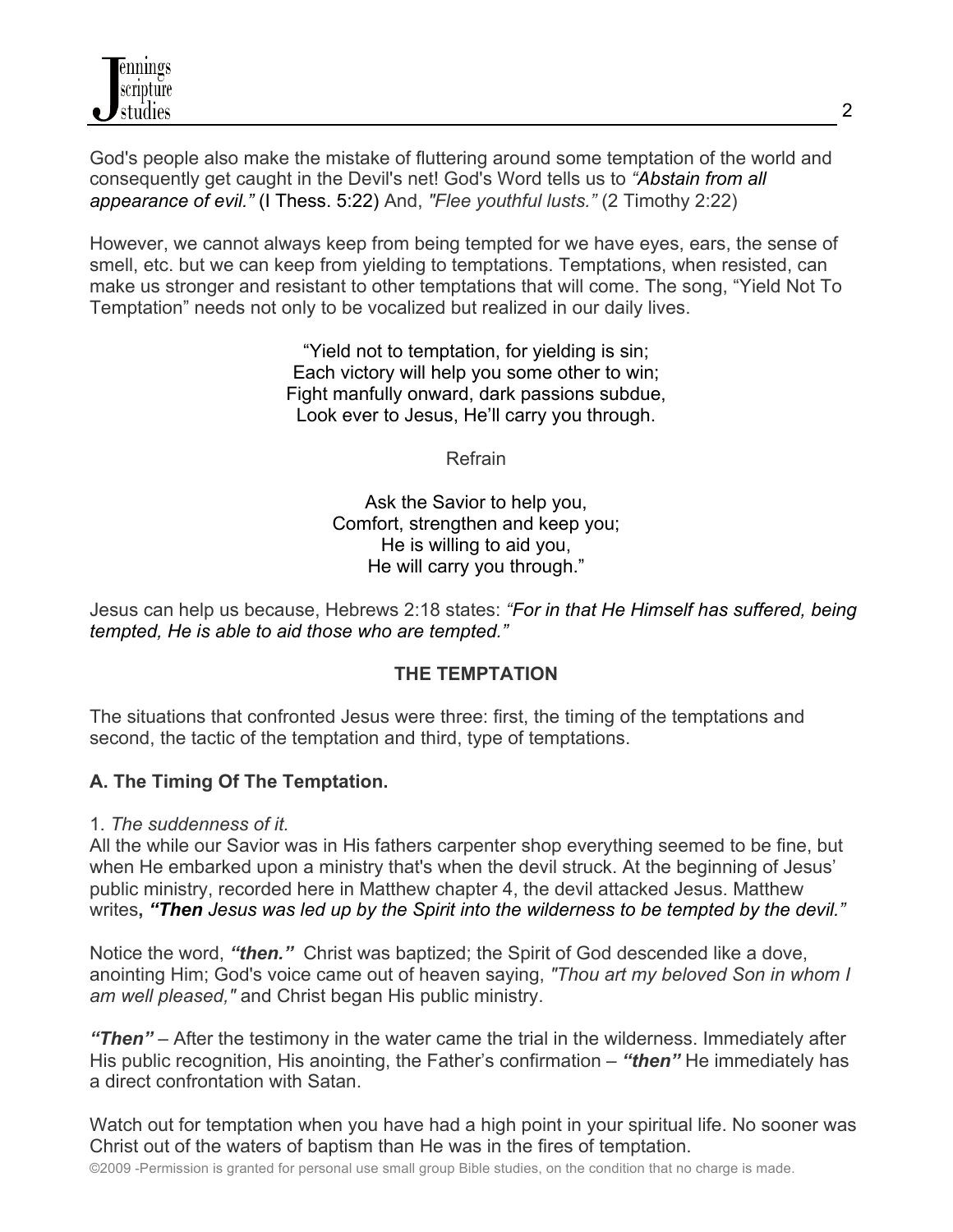### 2. *The subtleness of it.*

*"And when He had fasted forty days and forty nights, afterward He was hungry."* (Matthew 4:2)

The Devil did not test Jesus the first day in the wilderness. Being the subtle and sinister person he is, he waited for the most opportune time. Jesus had fasted for 40 days and was physically weak. When he was at his weakest, the devil attacked him. Our arch enemy avails himself of every physical and spiritual weakness to take advantage of us. Shouldn't this teach us to keep up our spiritual strength for the devil is lurking and waiting to attack us when we are weak.

## **B. The Tactic of The Temptation.**

*"If You are the Son of God, command that these stones become bread."* (v.3)

## *"If You are the Son of God, throw Yourself down."* (v.6)

The first word Satan said was *"If."* Satan's ever present **"if"** is always there. Doubt is the Devil's favorite way to get his foot into the door of our minds. That's the way he approached Eve. He said, *"Has God indeed said, 'You shall not eat of every tree of the garden'?"* (Gen. 3:1) He put doubt in her mind.

The Devil knew that Jesus was God's Son, and Jesus knew that Jesus was God's Son, but Satan still began with a seed of doubt, that is how he began the temptation of Christ and that is the way he tempts us. He always begins by trying to create doubt – he tries to get us to think: "Is this really wrong?" Or, "Will God not understand that I could profit by doing this?"

He said, *"If You are the Son of God"*, implying that Jesus needs to prove who He was. He knew Jesus was God's Son, and Jesus knew Jesus was God's Son but that didn't stop Satan from starting with *"if."*

So he sows seeds of doubt in our minds - doubts about who we are in Christ, doubts about the veracity of God's written revelation, doubts about God's power, doubts about God's love, doubts about our salvation. Doubt is the continuous tactic of the Devil.

## **C. The Types Of Temptation.**

The devil's temptations came at Jesus in three separate attacks. These temptations followed a pattern found elsewhere in Scripture. I John 2:16 says, *"For all that is in the world - the lust of the flesh, the lust of the eyes, and the pride of life - is not of the Father but is of the world."*

In that verse are three phrases that describe our vulnerabilities and the Devil capitalizes upon them. The phrases are: "*the lust of the flesh, the lust of the eyes, and the pride of life."* The Devil focuses his temptations like a laser beam upon these three areas.

- 1. The lust of the flesh the temptation to enjoy something physically make and eat bread;
- 2. The lust of the eyes the temptation to be something publicly be sensational, jump!
- 3. The pride of life the temptation to be someone powerful rule the world's kingdoms.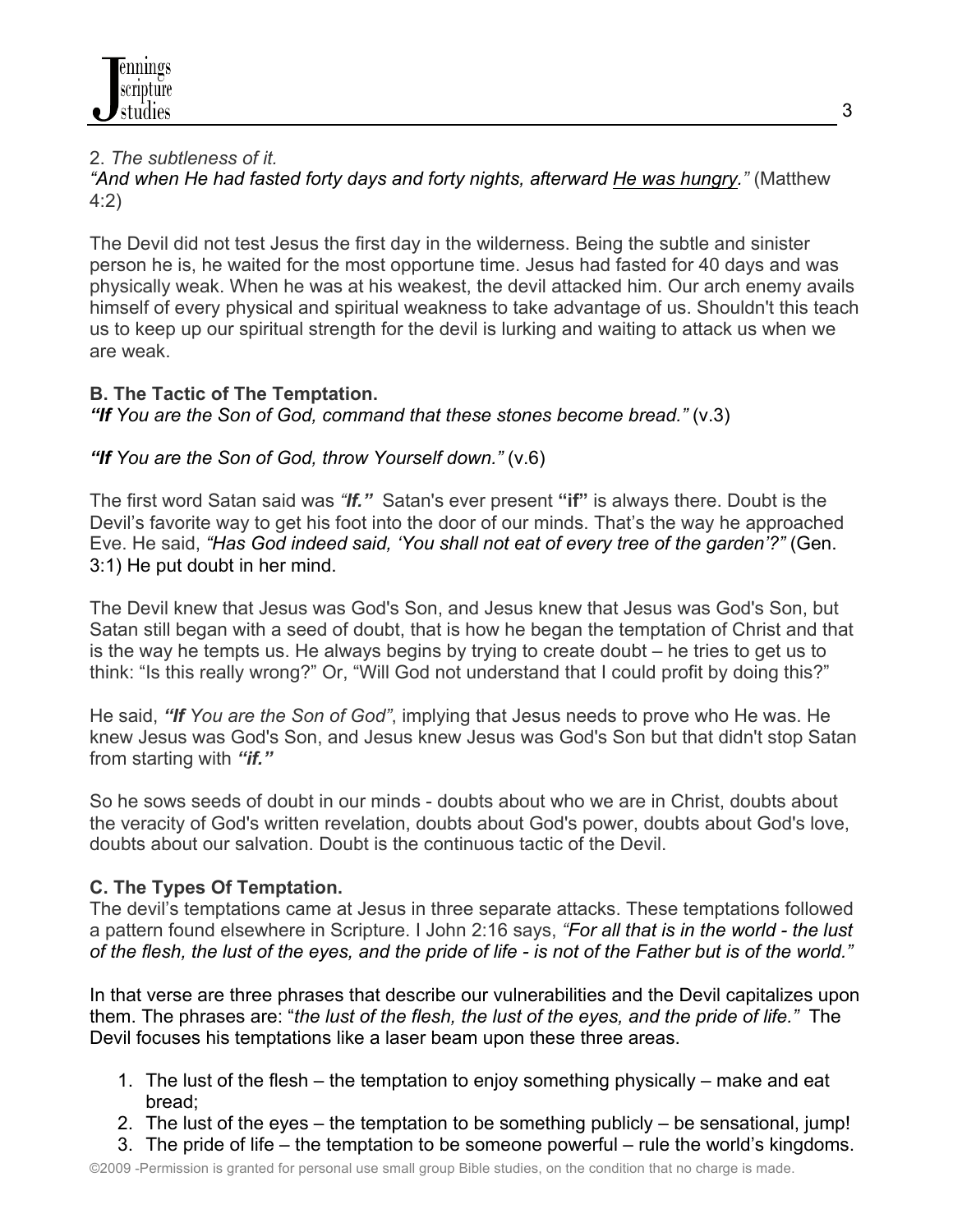**The first temptation appealed to the lust of the flesh** - enjoy something. Satan came to Jesus and said, *"If You are the Son of God, command that these stones become bread."*  Eating bread is not sin. The temptation was that Jesus was being tempted to yield to the devil's suggestion. If Jesus had turned stones into loaves of bread, which He had the power to do, He would have been doubting His Father's ability to provide bread for Him and He would have been obeying the Devil. That was the sin that Jesus was being tempted to commit.

The devil was saying, "Satisfy your appetite, your cravings, respond to your hungerings and desires." What is that? That is the Devil enticing Jesus to let the flesh dictate one's actions – the

lusting of the flesh. The devil is always saying, "You need this" – "You must have your physical needs met even if you have to sin to get what you want."

There is a TV commercial with a young man advertising a soft-drink and saying, "Thirst is everything; obey your thirst." That is what the devil was tempting Jesus to do and that is what he is constantly dangling before us.

#### *The second temptation appealed to the lust of the eyes* - be something publicly – be sensational, jump! "*Then the devil took Him up into the holy city, set Him on the pinnacle of the temple, and said to Him, "If You are the Son of God, throw Yourself down."*

Josephus, the Jewish historian, says it's a dizzy height of 450 feet from the portico of the Temple down to the bottom of the Kedron Valley on the East side of the Temple. Jumping off the pinnacle of the temple and being caught by angels would certainly get the attention of the city. The whole town would say, "That's the Messiah!" This temptation had at its root the enticement to presume that God would deliver Him.

The Devil said, "Jump! Throw Yourself down, You'll be a hero, You'll have instant prestige, You'll really be somebody." Jesus refused the way of sensation. He refused to collect a crowd of thrill seekers. A Faith which depends on signs and sensationalism isn't Bible faith, it's doubt looking for proof. If faith can't believe without sensation it's not faith at all. Jesus refused the way of sensation, for it was the people's way, it was the wrong way, it was the way to failure.

#### *The third temptation appealed to the pride of life* - be someone powerful – rule the world's kingdoms. *"Again, the devil took Him up on an exceedingly high mountain, and showed Him all the kingdoms of the world and their glory. And he said to Him, "All these things I will give You if You will fall down and worship me."*

The Devil tried to appeal to pride that is inherent in human nature. He shows Jesus the kingdoms of the world and says in essence, "See all that? Bow down to me and I'll give it to you and you will be a powerful person. What's that? Ambition. Pride.

Yielding to any temptation would mean that Jesus would have sinned and would have been disqualified to become the Savior of the world. Again: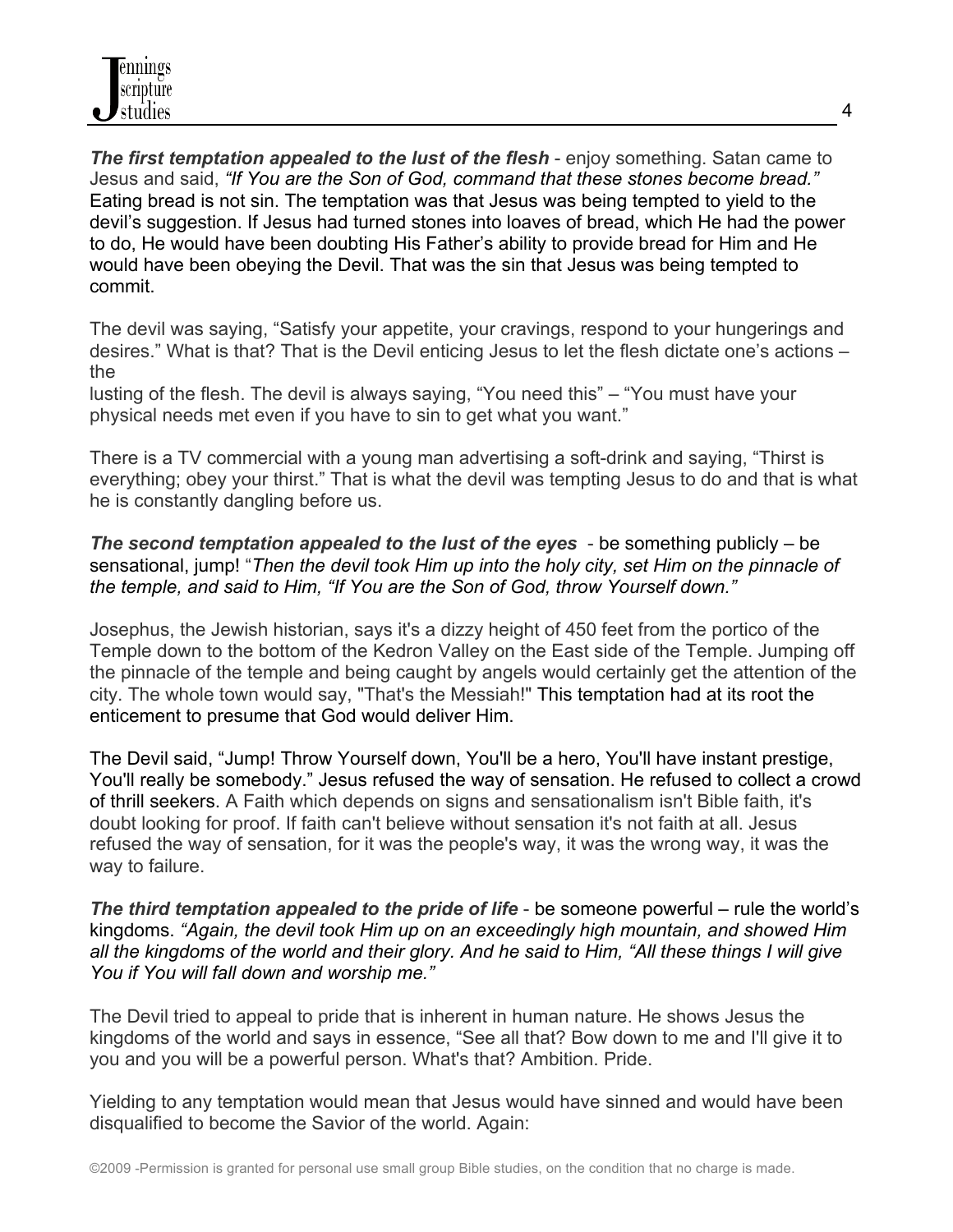The first temptation was something logical – You are hungry, turn stones to bread;

The second temptation was something sensational – Jump and become an instant celebrity;

The third temptation was something damnable – Fall down and worship me.

It is here, in this last temptation, that the Devil's real motive in all this temptation is revealed. He finally shows his true colors and says, "What I really want is for You to worship me! That's the bottom line of the whole thing. That's the reason he was thrown out of heaven wasn't it?

#### **QUESTION: Did the devil transport Jesus physically to the temple and to a high mountain?**

**William Barclay,** *The Gospel of Matthew*, volume 1, page 64: "We must not regard this experience of Jesus as an outward experience. It was a struggle that went on in his own heart and mind and soul. The proof is that there is no possible mountain from which all the kingdoms of the earth could be seen. This is an inner struggle." And, page 68, "In a vision he took Jesus to the pinnacle of the temple." Also, page 70, "The tempter tried his third avenue of attack. It was the world that Jesus came to save, and into his mind that there came a picture of the world. The tempting voice said: "fall down and worship me, and I will give you all the kingdoms of this world."

**Ivor Powell,** *Matthews Majestic Gospel*, page 77, "This was a battle within the Lord's thoughts; there is not a mountain anywhere from which all the nations of the world may be viewed. The Savior's mind brought pictures before him."

**Patrick Fairbairn**, *Life of Christ*; page 84, 85 "A man may be tempted through the senses, the imagination, or the reason. Perhaps it (temptation) is never so powerful as when its forces approach the mind together and at once through the senses, the imagination, and the reason." And, page 87, 88 "When he stood on the temple tower, whether in bawdy or invasion it matters not, it was imaginative."

**G. Campbell Morgan**, *The Crisis of The Christ*; page 183 "He made to pass before the vision of Christ a gorgeous and magnificent scene, not merely a few and imperfect kingdoms of Palestine, but all the kingdoms of the world. Any literal interpretation contradicts the real story."

**Adam Clark**, *Commentary on the Bible*, Matthew 4:8 "If the words, 'all the kingdoms of the world', be taken in a literal sense, then this must have been a visionary representation, as the highest mountain on the face of the globe could not suffice to make evident even one hemisphere of the earth, and the other must of necessity be in darkness."

I cannot conceive of Jesus permitting the Devil to physically transport Him to the temple or a high mountain. To do so would be surrendering control of Himself to the Devil.

After the temptation, Jesus was yet in the wilderness and angels came and ministered to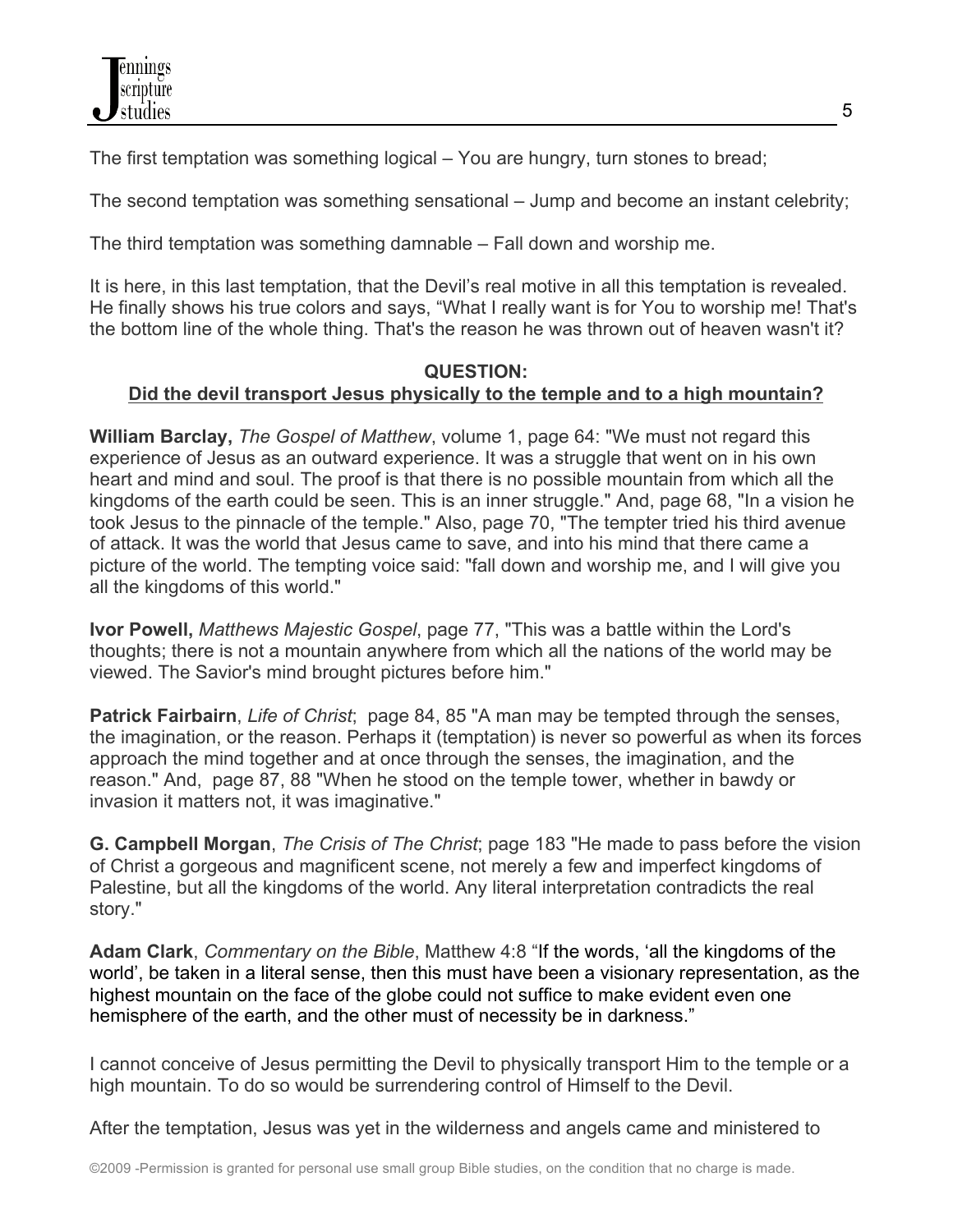Him. Did He leave the wilderness at any time during the temptation? I think not.

## **THE TRIUMPH**

We would not be reading about the temptation of Jesus if He had yielded to the Devil's suggestions, for in yielding to the temptations He would have sinned, disqualified Himself to be our Savior and His story would not be written in God's holy Word. We are reading this account in the life of Jesus because He was triumphant over the Devil.

As the record closes on this episode in the Life of Christ, note two important developments:

## **A. First, The Response to The Devil.**

How did Jesus triumph over the Devil? The answer is plain. Three times Satan advances and three times Jesus repulses him with a thrust of the Sword of the Word of God.

#### **1. To the first temptation Jesus said,** *"it is written"* - v.4 *"It is written, 'Man shall not live by bread alone, but by every word that proceeds from the mouth of God.'*

He quoted Deuteronomy 8:3. It is a reminder to Israel of God's tender care for His people during their wilderness wanderings. They were reminded that life consists not in bread alone but every word that comes from the mouth of God. Jesus' answer can be paraphrased like this, "Satan, there is something more important than physical bread, there is spiritual bread – man must live by every word coming out of the mouth of God."

**2. To the second temptation Jesus said, "***it is written"* - v.7 *"Jesus said to him, "It is written again, 'You shall not tempt the LORD your God.'"*

Jesus reminded the Devil that He, the Lord Jesus, was Jehovah! *"You shall not tempt the LORD your God."* When the word LORD is capitalized it means Jehovah. And yet, there are those who say that Jesus never claimed to be God. They neither know the Scriptures or the Savior!

## **3. To the third temptation Jesus said,** *"it is written"* - v.10

"*Then Jesus said to him …. it is written, 'You shall worship the LORD your God, and Him only you shall serve.'"*

God's Word is the Sword which will drive Satan from us. In Ephesians chapter 6, where we have listed the pieces of the Christian's armor, we are told to *"take the sword of the Spirit which is the word of God."* (v.17)

Jesus relied on the Scriptures. We can also and then say with David, *"Your Word have I hid in my heart, that I might not sin against You." (Psalm 119:11) Familiarity with God's Word and* constant use of it will give us victory in temptation.

# **B. Second, The Retreat of The Devil**.

©2009 -Permission is granted for personal use small group Bible studies, on the condition that no charge is made.